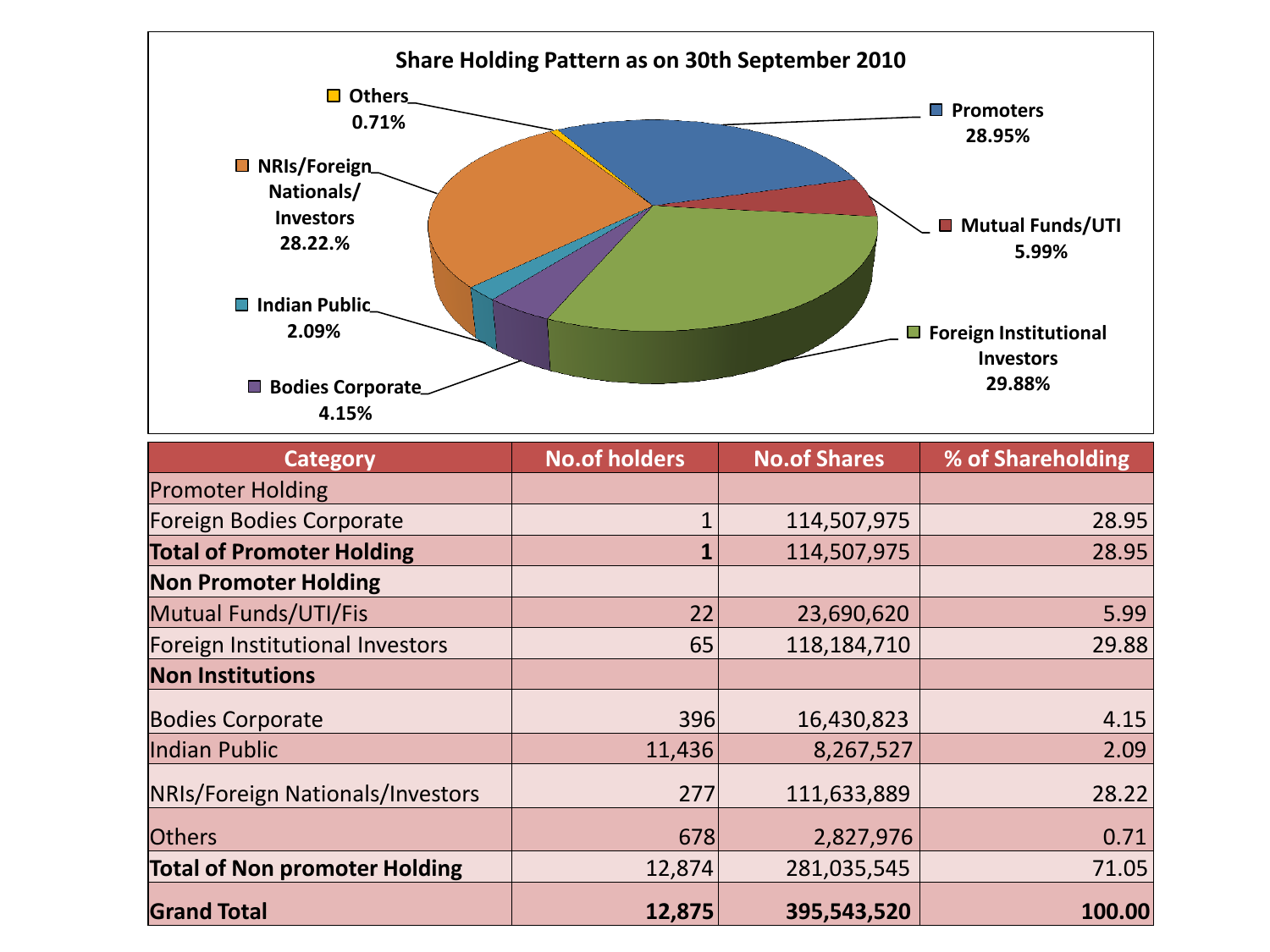|          | (I) (a) Statement showing Shareholding Pattern            |                     |                  |               |                            |                                          |                                           |                          |
|----------|-----------------------------------------------------------|---------------------|------------------|---------------|----------------------------|------------------------------------------|-------------------------------------------|--------------------------|
|          |                                                           |                     |                  |               |                            |                                          |                                           |                          |
|          | Name of the Company: Redington (India) Limited            |                     |                  |               |                            |                                          |                                           |                          |
|          | Scrip Code (BSE): 532805 :: Symbol (NSE):REDINGTON        |                     |                  |               |                            | Quarter Ended : September 30,2010        |                                           |                          |
|          |                                                           |                     |                  |               |                            |                                          |                                           |                          |
| Category |                                                           | Number of           | <b>Total No.</b> | No. of Shares |                            | <b>Total Shareholding as a</b>           |                                           |                          |
| Code     | <b>Category of Shareholder</b>                            | <b>Shareholders</b> | of Shares        | held in Demat |                            | percentge of total number                | Shares pledged or<br>otherwise encumbered |                          |
|          |                                                           |                     |                  | <u>Form</u>   | As a                       | of shares                                |                                           |                          |
| (1)      | (II)                                                      | (III)               | (IV)             | (V)           | percentage of<br>$(A + B)$ | As a percentage<br>of $(A+B+C)$<br>(VII) | <b>Number of</b><br><b>Shares</b>         | As a percentage          |
|          |                                                           |                     |                  |               | (VI)                       |                                          | (VIII)                                    | $(IX) = (VIII)/(IV)*100$ |
| (A)      | Shareholding of Promoter and                              |                     |                  |               |                            |                                          |                                           |                          |
|          | <b>Promoter Group</b>                                     |                     |                  |               |                            |                                          |                                           |                          |
|          | Indian                                                    |                     |                  |               |                            |                                          |                                           |                          |
| (a)      | Individuals / Hindu Undivided Family                      | 0                   | 0                | 0             | 0.00                       | 0.00                                     | 0.00                                      | 0.00                     |
| (b)      | Central government/ State Government                      | $\mathbf 0$         | 0                | $\mathbf 0$   | 0.00                       | 0.00                                     | 0.00                                      | 0.00                     |
| (c)      | <b>Bodies Corporate</b>                                   | $\mathbf 0$         | 0                | $\mathbf 0$   | 0.00                       | 0.00                                     | 0.00                                      | 0.00                     |
| (d)      | <b>Financial Institutions/Banks</b>                       | $\mathbf 0$         | $\Omega$         | $\mathbf 0$   | 0.00                       | 0.00                                     | 0.00                                      | 0.00                     |
| (e)      | Any Other (specify)                                       | $\mathbf 0$         | 0                | $\mathbf 0$   | 0.00                       | 0.00                                     | 0.00                                      | 0.00                     |
|          | Sub-Total (A) (1)                                         | $\mathbf{0}$        | Οl               | $\mathbf{0}$  | 0.00                       | 0.00                                     | 0.00                                      | 0.00                     |
|          |                                                           |                     |                  |               |                            |                                          |                                           |                          |
| 2        | Foreign                                                   |                     |                  |               |                            |                                          |                                           |                          |
| (a)      | Individuals(Non resident individuals/foreign individuals) | 0                   | O                | $\Omega$      | 0.00                       | 0.00                                     | 0.00                                      | 0.00                     |
| (b)      | <b>Bodies Corporate</b>                                   | $\mathbf{1}$        | 114,507,975      | 114,507,975   | 28.95                      | 28.95                                    | 0.00                                      | 0.00                     |
| (c)      | Institutions                                              | 0                   | 0                | 0             | 0.00                       | 0.00                                     | 0.00                                      | 0.00                     |
| (d)      | Any Other (Specify)                                       | $\Omega$            | $\Omega$         | $\Omega$      | 0.00                       | 0.00                                     | 0.00                                      | 0.00                     |
|          | Sub-Total (A) (2)                                         | 1                   | 114,507,975      | 114,507,975   | 28.95                      | 28.95                                    | 0.00                                      | 0.00                     |
|          | <b>Total Shareholding of Promoter</b>                     |                     |                  |               |                            |                                          |                                           |                          |
|          | and Promoter Group (A)=(A) (1) +(A) (2)                   | 1                   | 114,507,975      | 114,507,975   | 28.95                      | 28.95                                    | 0.00                                      | 0.00                     |
|          |                                                           |                     |                  |               |                            |                                          |                                           |                          |
| (B)      | <b>Public Shareholding</b>                                |                     |                  |               |                            |                                          |                                           |                          |
| (1)      | <b>Institutions</b>                                       |                     |                  |               |                            |                                          |                                           |                          |
| (a)      | Mutual Funds/ UTI                                         | 20                  | 23,559,322       | 23,559,322    | 5.96                       | 5.96                                     | N.A                                       | N.A                      |
| (b)      | Financial Institutions / Banks                            | $\mathbf 2$         | 131298           | 131,298       | 0.03                       | 0.03                                     | N.A                                       | N.A                      |
| (c)      | Central Government/ State Government                      | 0                   | $\Omega$         | $\Omega$      | 0.00                       | 0.00                                     | N.A                                       | N.A                      |
| (d)      | Venture Capital Funds                                     | $\mathbf 0$         | 0                | $\mathbf 0$   | 0.00                       | 0.00                                     | N.A                                       | N.A                      |
| (e)      | <b>Insurance Companies</b>                                | $\mathbf 0$         | $\Omega$         | $\Omega$      | 0.00                       | 0.00                                     | N.A                                       | N.A                      |
| (f)      | Foreign Institutional Investors                           | 65                  | 118,184,710      | 118,184,710   | 29.88                      | 29.88                                    | N.A                                       | N.A                      |
| (q)      | Foreign Venture Capital Investors                         | $\mathbf 0$         | 0                | $\Omega$      | 0.00                       | 0.00                                     | N.A                                       | N.A                      |
| (h)      | Any Other (Specify)                                       | $\mathbf 0$         | $\Omega$         |               | 0.00                       | 0.00                                     | N.A                                       | N.A                      |
|          |                                                           |                     |                  |               |                            |                                          |                                           |                          |
|          | Sub-Total (B)(1)                                          | 87                  | 141,875,330      | 141,875,330   | 35.87                      | 35.87                                    | N.A                                       | N.A                      |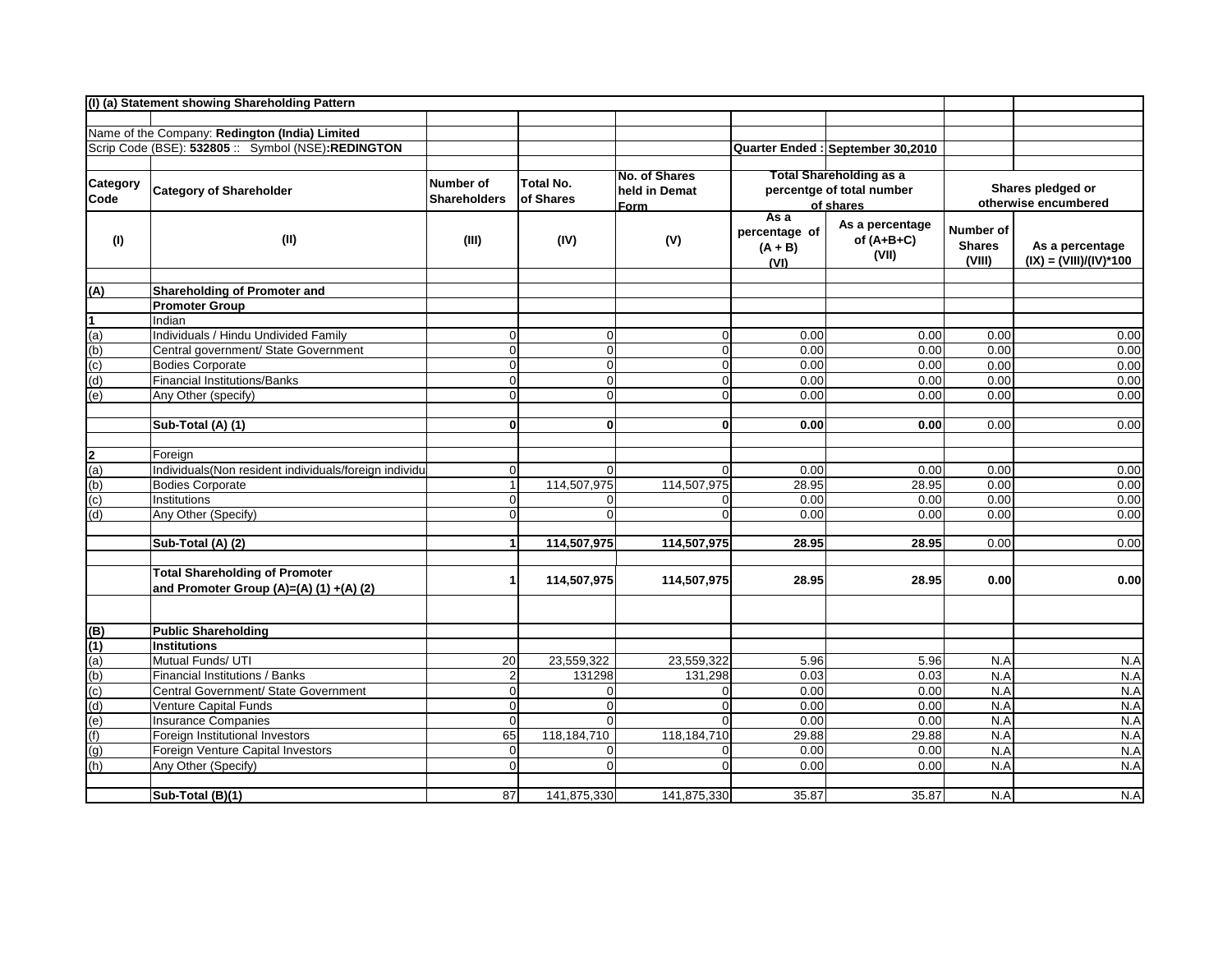| 396                                                           | 16,430,823  | 16,430,823  | 4.15   | 4.15        | N.A    | N.A    |
|---------------------------------------------------------------|-------------|-------------|--------|-------------|--------|--------|
|                                                               |             |             |        |             |        |        |
| 11426                                                         | 6,999,559   | 6,913,714   | 1.77   | 1.77        | N.A    | N.A    |
| 10 <sup>1</sup>                                               | 1,267,968   | 1,267,968   | 0.32   | 0.32        | N.A    | N.A    |
|                                                               |             |             |        |             |        |        |
| 206                                                           | 487,219     | 487,219     | 0.12   | 0.12        | N.A    | N.A    |
|                                                               | 1,536,165   | 1,536,115   | 0.39   | 0.39        | N.A    | N.A    |
|                                                               | 110,190,940 |             | 27.86  | 27.86       | N.A    | N.A    |
| 459                                                           | 790,572     | 790.572     | 0.20   | 0.20        | N.A    | N.A    |
| 273                                                           | 1,425,699   | 1,208,719   | 0.36   | 0.36        | N.A    | N.A    |
| 6                                                             | 14,020      | 4,075       | 0.00   | 0.00        | N.A    | N.A    |
| 3                                                             | 17,250      | 16000       | 0.00   | 0.00        | N.A    | N.A    |
| 12787                                                         | 139,160,215 | 28,655,205  | 35.18  | 35.18       | N.A    | N.A    |
| 12874<br>Total Public Shareholding (B)=(B)(1)+(B)(2)          | 281,035,545 | 170,530,535 | 71.05  | 71.05       | N.A    | N.A    |
| 12875                                                         | 395,543,520 | 285,038,510 | 100.00 | 100.00      | N.A    | 0.00   |
| Shares held by Custodians and against which<br>$\overline{0}$ |             | $\Omega$    |        | 0.00        | N.A    | N.A    |
| 12875                                                         | 395,543,520 |             |        |             | N.A    | N.A    |
|                                                               |             |             |        | 285,038,510 | 100.00 | 100.00 |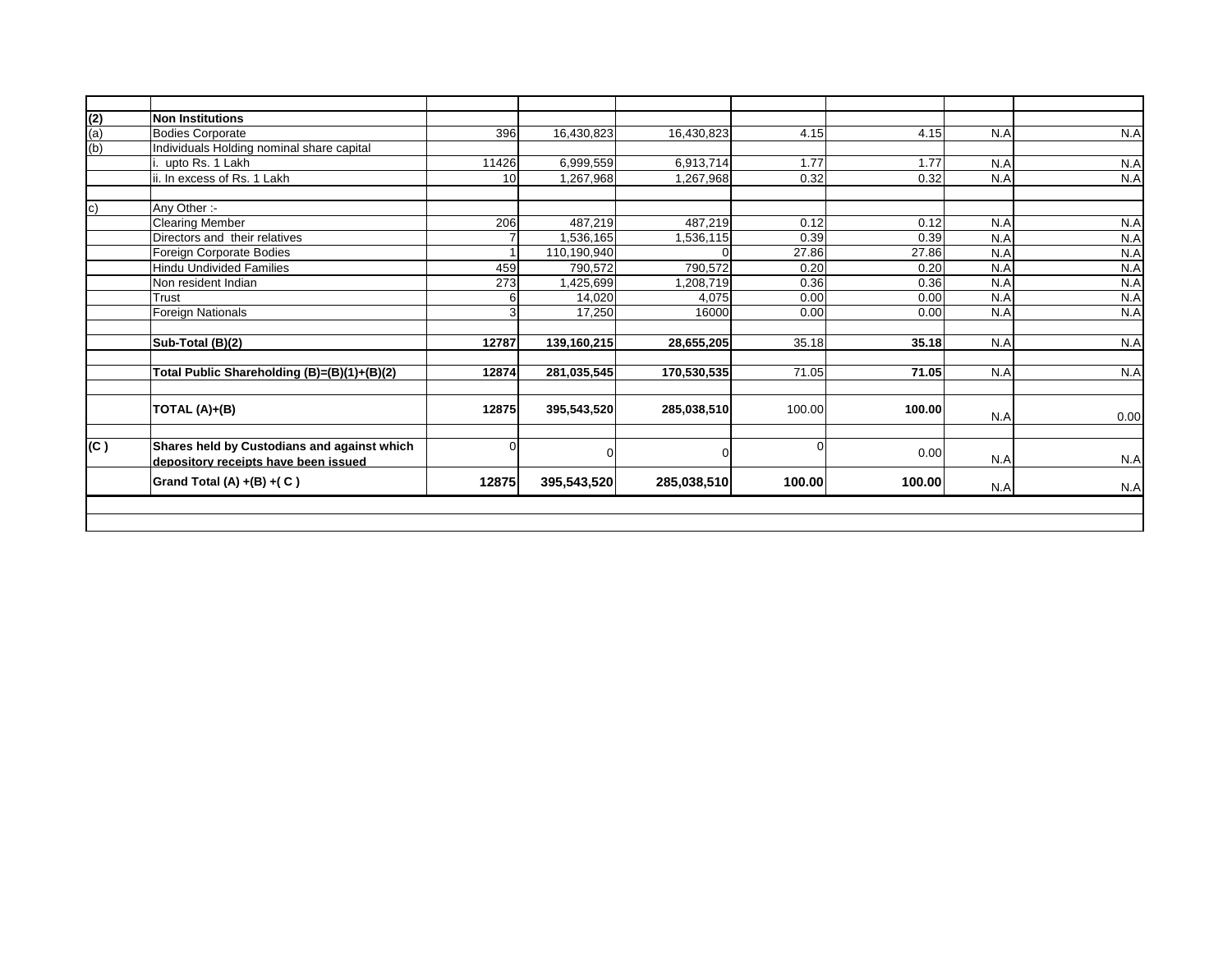|      | (b) Statement showing shareholding of persons belonging to the |             |                                                                                                                     |                                                   |                      |                     |
|------|----------------------------------------------------------------|-------------|---------------------------------------------------------------------------------------------------------------------|---------------------------------------------------|----------------------|---------------------|
|      | <b>Category "Promoter and Promoter Group"</b>                  |             |                                                                                                                     |                                                   |                      |                     |
|      |                                                                |             |                                                                                                                     |                                                   |                      |                     |
|      |                                                                |             |                                                                                                                     | Shares pledged or<br><b>lotherwise encumbered</b> | Shares pledged       | Shares pledged or   |
|      |                                                                |             |                                                                                                                     |                                                   | <b>lor otherwise</b> | <b>lotherwise</b>   |
|      |                                                                |             |                                                                                                                     |                                                   | encumbered           | lencumbered         |
|      |                                                                | (11)        | <b>Shares as a % of</b>                                                                                             | <b>Number</b>                                     | As a $%$             | As a % of grand     |
| lSr. | (1)<br>Name of the Shareholder                                 |             | total no of shares<br>{ i.e Grand Total<br>Number of shares $(A) + (B) + (C)$<br>lindicated in<br>statement at para |                                                   |                      | total $(A)+(B)+(C)$ |
|      |                                                                |             |                                                                                                                     | (V)                                               |                      | of sub clause I (a) |
|      |                                                                |             |                                                                                                                     |                                                   | $(VI) = (V/III)$     | (VII)               |
|      |                                                                |             |                                                                                                                     |                                                   |                      |                     |
|      |                                                                |             |                                                                                                                     |                                                   |                      |                     |
|      |                                                                |             | $(1)$ (a) above $\}$                                                                                                |                                                   |                      |                     |
|      |                                                                |             | (III)                                                                                                               |                                                   |                      |                     |
|      |                                                                |             |                                                                                                                     |                                                   |                      |                     |
|      | <b>PROMOTERS</b>                                               |             |                                                                                                                     |                                                   |                      |                     |
|      | 1 Redington (Mauritius) Limited                                | 114,507,975 | 28.95                                                                                                               | 0.00                                              | 0.00                 | 0.00                |
|      | <b>TOTAL PROMOTERS HOLDING</b>                                 | 114,507,975 | 28.95                                                                                                               | 0.00                                              | 0.00                 | 0.00                |

| (c)Statement showing Shareholding of persons belonging to the Category "Public" |                                                                                                |                         |              |  |  |  |
|---------------------------------------------------------------------------------|------------------------------------------------------------------------------------------------|-------------------------|--------------|--|--|--|
| and holding more than 1% of the total number of shares                          |                                                                                                |                         |              |  |  |  |
| Sr.<br>No.                                                                      | Name of the Shareholder                                                                        | <b>Number of shares</b> | total No. of |  |  |  |
|                                                                                 | <b>INSTITUTIONS</b>                                                                            |                         |              |  |  |  |
|                                                                                 | <b>Synnex Mauritius Limited</b>                                                                | 110,190,940             | 27.86        |  |  |  |
|                                                                                 | T Rowe Price International Inc A/c T Rowe Price<br>New Asia fund                               | 28,463,760              | 7.20         |  |  |  |
|                                                                                 | 3 ICICI Prudential Life Insurance Company Limited                                              | 13,496,665              | 3.41         |  |  |  |
|                                                                                 | 4 SBI Mutual Fund A/c Magnum Global Fund                                                       | 10,802,026              | 2.73         |  |  |  |
|                                                                                 | 5 India Capital Fund limited                                                                   | 10,059,975              | 2.54         |  |  |  |
|                                                                                 | Goldman Sachs Investments (Mauritius) Ltd                                                      | 9,816,750               | 2.48         |  |  |  |
|                                                                                 | Sloane Robinson LLP A/c Global (Mauritius)<br>Limited                                          | 8,690,000               | 2.20         |  |  |  |
| 8                                                                               | Universities Superannuation Scheme Limited<br>(USSL) as trustee of Universities Superannuation | 6,500,000               | 1.64         |  |  |  |
|                                                                                 | 9 Swiss Finance Corporation (Mauritius) Limited                                                | 5,191,820               | 1.31         |  |  |  |
| 10                                                                              | T Rowe Price International Inc A/c T Rowe Price<br><b>International Discovery Fund</b>         | 4,870,185               | 1.23         |  |  |  |
|                                                                                 | Total                                                                                          | 208,082,121             | 52.61        |  |  |  |